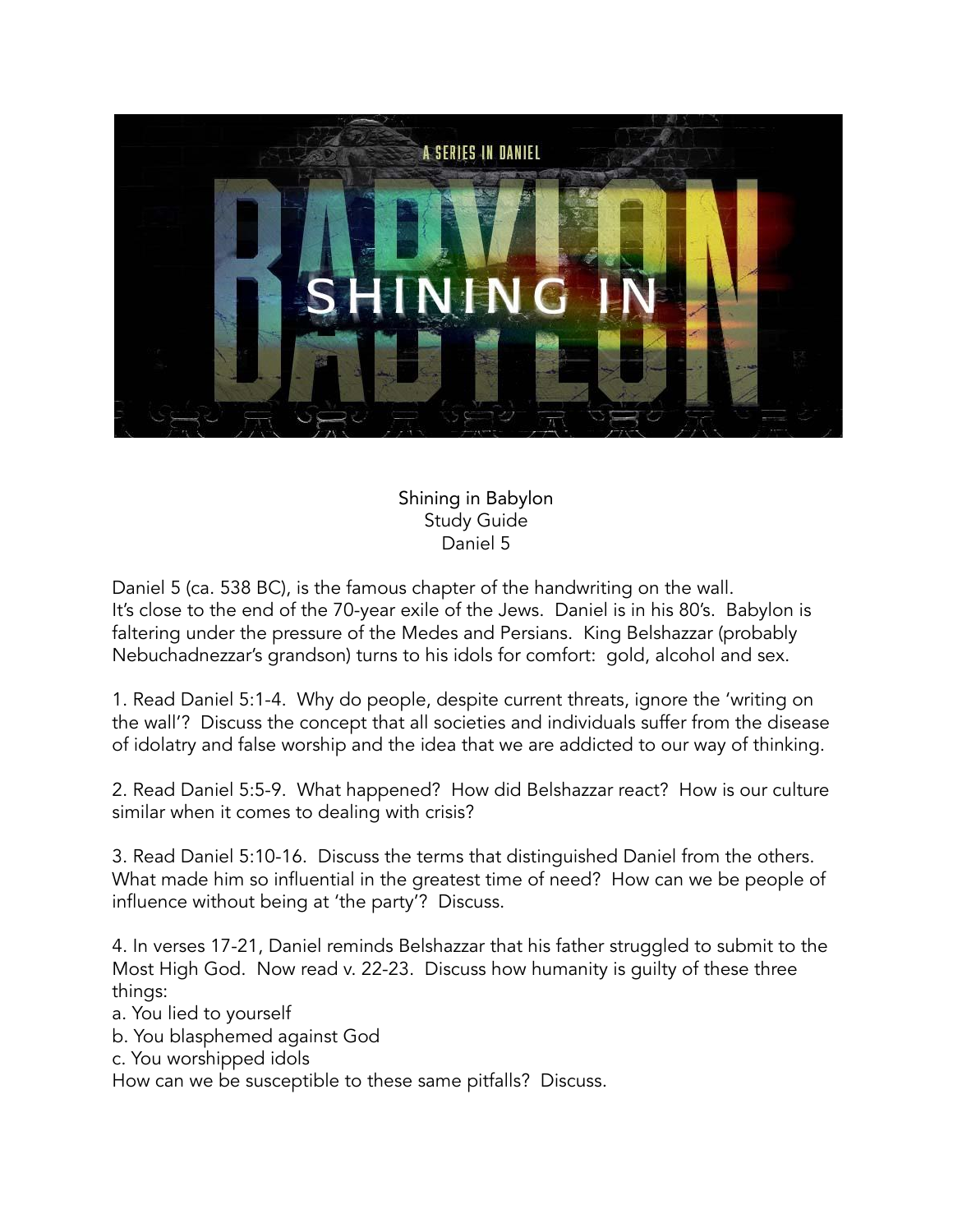5. Read Daniel 5:24-31. Notice that Belshazzar still did not repent after hearing the truth. Most people would rather die than to admit that they were wrong. How can we prevent ourselves from staying addicted to our way of thinking? Discuss.

Action Step:

Meditate on Psalm 51 each day for the next week.

#### Daniel 5

Softball Image

Shining in Babylon

Big Idea: The Way Forward is Back

God is Faithful

Jeremiah 25:11-12 (626BC)

"...these nations shall serve the king of Babylon for seventy years. Then I will punish ...that nation...for their iniquity..."

God is Sovereign

Isaiah 13:17-19 (ca. 720BC)

"Behold, I am stirring up the Medes against them, ... <sup>19</sup>And Babylon, ..., will be like Sodom and Gomorrah..."

I. The Great Feast: (v. 1-4) King Belshazzar made a great feast for a thousand of his lords and drank wine in front of the thousand.

## I. The Great Feast: (v. 1-4 continued)

King Belshazzar made a great feast for a thousand of his lords and drank wine in front of the thousand. <sup>2</sup> Belshazzar, when he tasted the wine, commanded that the vessels of gold and of silver that Nebuchadnezzar his father had taken out of the temple in Jerusalem be brought, that the king and his lords, his wives, and his concubines might drink from them.  $^3$ Then they brought in the golden vessels that had been taken out of the temple, the house of God in Jerusalem, and the king and his lords, his wives, and his concubines drank from them. <sup>4</sup> They drank wine and praised the gods of gold and silver, bronze, iron, wood, and stone.

## Revelation 17:4-5

The woman was arrayed in purple and scarlet, and adorned with gold and jewels and pearls, holding in her hand a golden cup full of abominations and the impurities of her sexual immorality. <sup>5</sup> And on her forehead was written a name of mystery: "Babylon the great, mother of prostitutes and of earth's abominations."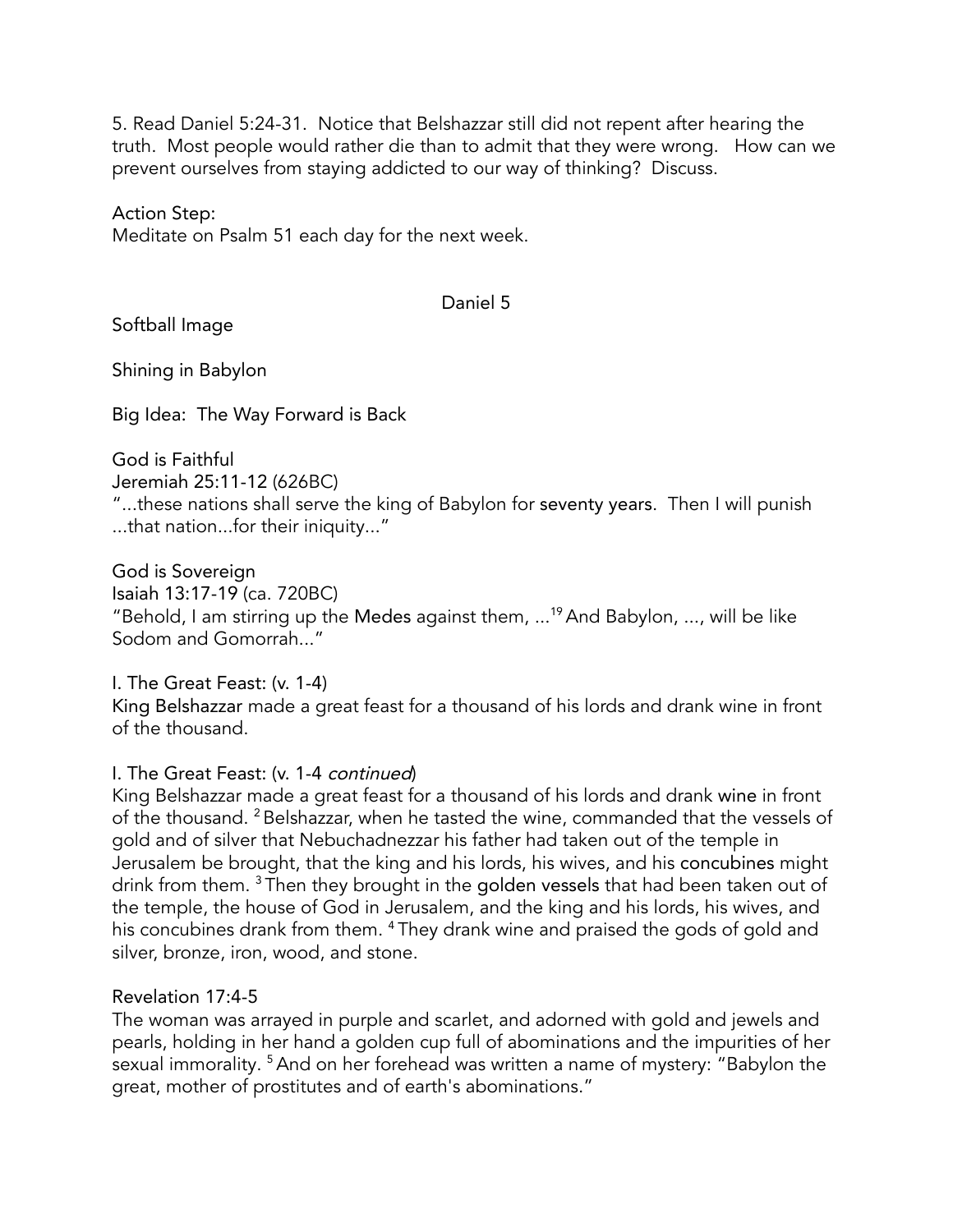### I. The Great Feast: (v. 1-4 continued)

 $\ldots$   $^2$  Belshazzar, when he tasted the wine, commanded that the vessels of gold and of silver that Nebuchadnezzar his father had taken out of the temple in Jerusalem be brought, that the king and his lords, his wives, and his concubines might drink from them.  $^3$  Then they brought in the golden vessels that had been taken out of the temple, the house of God in Jerusalem, and the king and his lords, his wives, and his concubines drank from them. <sup>4</sup> They drank wine and praised the gods of gold and silver, bronze, iron, wood, and stone.

### II. The Finger of God (v. 5-9)

<sup>5</sup> Immediately the fingers of a human hand appeared and wrote on the plaster of the wall of the king's palace, opposite the lampstand. And the king saw the hand as it wrote. <sup>6</sup> Then the king's color changed, and his thoughts alarmed him; his limbs gave way, and his knees knocked together.<sup>7</sup> The king called loudly to bring in the enchanters, the Chaldeans, and the astrologers. The king declared to the wise men of Babylon, "Whoever reads this writing, and shows me its interpretation, shall be clothed with purple and have a chain of gold around his neck and shall be the third ruler in the kingdom."

### III. The Distinction of Daniel (v. 10-16)

 $10$  The queen, because of the words of the king and his lords, came into the banqueting hall, and the queen declared, "O king, live forever! Let not your thoughts alarm you or your color change. <sup>11</sup> There is a man in your kingdom in whom is the **spirit of the holy** gods. In the days of your father, light and understanding and wisdom like the wisdom of the gods were found in him, and King Nebuchadnezzar, your father—your father the king—made him chief of the magicians, enchanters, Chaldeans, and astrologers, <sup>12</sup> because an <mark>excellent spirit, knowledge, and understanding</mark> to interpret dreams, explain riddles, and solve problems were found in this Daniel, whom the king named Belteshazzar. Now let Daniel be called, and he will show the interpretation."

#### IV. The Superiority of God (v. 17-21)

<sup>17</sup> Then Daniel answered and said before the king, "Let your gifts be for yourself, and give your rewards to another. Nevertheless, I will read the writing to the king and make known to him the interpretation. <sup>18</sup> O king, the Most High God <u>gave</u> Nebuchadnezzar your father kingship and greatness and glory and majesty. <sup>19</sup>And because of the greatness that he gave him, all peoples, nations, and languages trembled and feared before him. Whom he would, he killed, and whom he would, he kept alive; whom he would, he raised up, and whom he would, he humbled. <sup>20</sup> But when his heart was lifted up and his spirit was hardened so that he dealt proudly, he was brought down from his kingly throne, and his glory was taken from him. <sup>21</sup> He was driven from among the children of mankind, and his mind was made like that of a beast, and his dwelling was with the wild donkeys. He was fed grass like an ox, and his body was wet with the dew